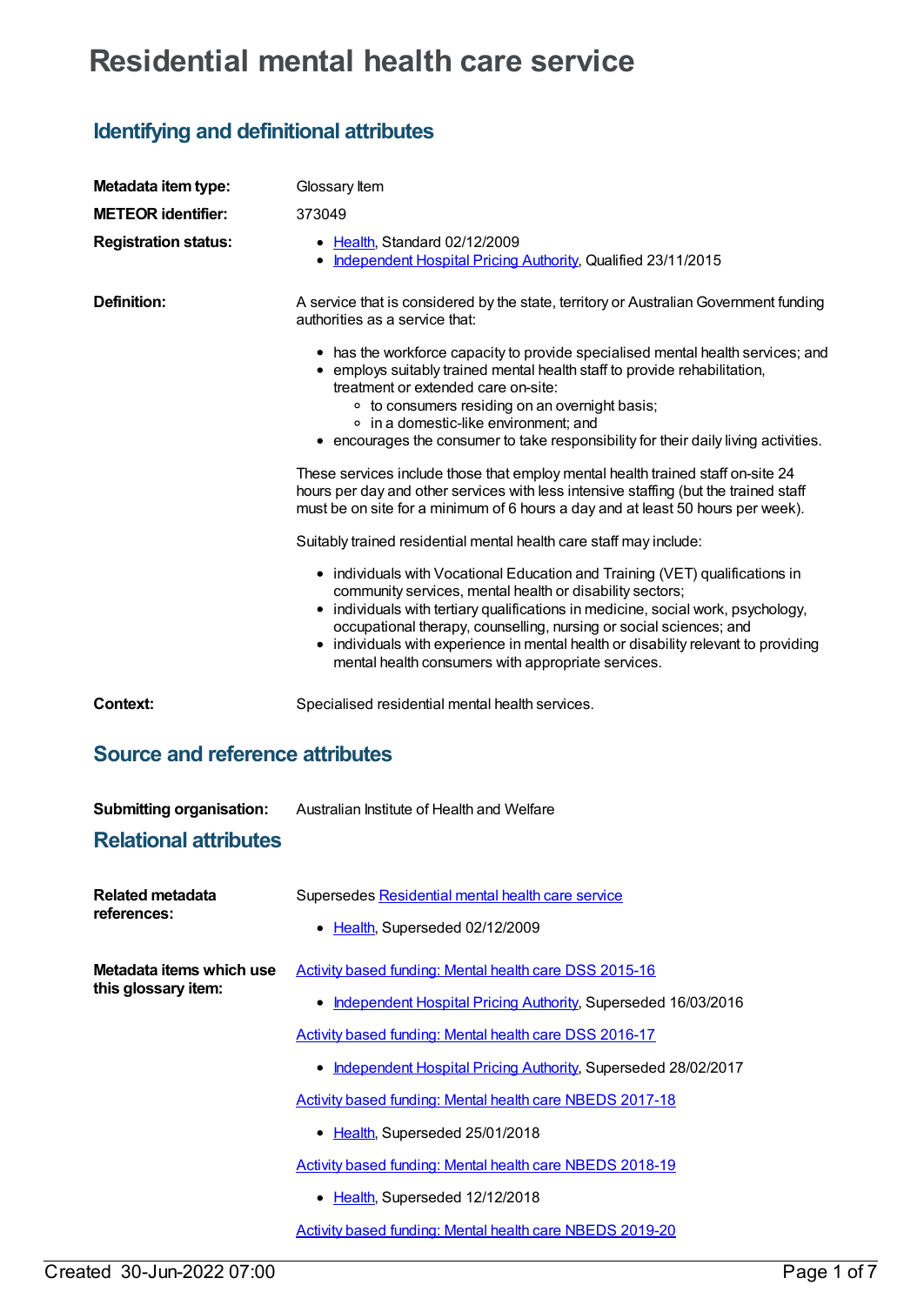• [Health](https://meteor.aihw.gov.au/RegistrationAuthority/12), Superseded 17/01/2020

Activity based funding: Mental health care NBEDS [2020–21](https://meteor.aihw.gov.au/content/715671)

• [Health](https://meteor.aihw.gov.au/RegistrationAuthority/12), Superseded 23/12/2020

Activity based funding: Mental health care NBEDS [2021–22](https://meteor.aihw.gov.au/content/735108)

• [Health](https://meteor.aihw.gov.au/RegistrationAuthority/12), Superseded 17/12/2021

Activity based funding: Mental health care NBEDS [2022–23](https://meteor.aihw.gov.au/content/742188)

• [Health](https://meteor.aihw.gov.au/RegistrationAuthority/12), Standard 17/12/2021

[Admitted](https://meteor.aihw.gov.au/content/715998) patient care NBEDS 2020-21

• [Health](https://meteor.aihw.gov.au/RegistrationAuthority/12), Superseded 05/02/2021

[Admitted](https://meteor.aihw.gov.au/content/728441) patient care NBEDS 2021-22

• [Health](https://meteor.aihw.gov.au/RegistrationAuthority/12), Superseded 17/12/2021

[Admitted](https://meteor.aihw.gov.au/content/742171) patient care NBEDS 2022–23

• [Health](https://meteor.aihw.gov.au/RegistrationAuthority/12), Standard 17/12/2021

[Admitted](https://meteor.aihw.gov.au/content/491555) patient care NMDS 2013-14

• [Health](https://meteor.aihw.gov.au/RegistrationAuthority/12), Superseded 11/04/2014

[Admitted](https://meteor.aihw.gov.au/content/535047) patient care NMDS 2014-15

• [Health](https://meteor.aihw.gov.au/RegistrationAuthority/12), Superseded 13/11/2014

[Admitted](https://meteor.aihw.gov.au/content/588909) patient care NMDS 2015-16

• [Health](https://meteor.aihw.gov.au/RegistrationAuthority/12), Superseded 10/11/2015

[Admitted](https://meteor.aihw.gov.au/content/612171) patient care NMDS 2016-17

• [Health](https://meteor.aihw.gov.au/RegistrationAuthority/12), Superseded 05/10/2016

[Admitted](https://meteor.aihw.gov.au/content/641349) patient care NMDS 2017-18

• [Health](https://meteor.aihw.gov.au/RegistrationAuthority/12), Superseded 25/01/2018

[Admitted](https://meteor.aihw.gov.au/content/676382) patient care NMDS 2018-19

- ACT Health [\(retired\)](https://meteor.aihw.gov.au/RegistrationAuthority/9), Candidate 09/08/2018
- [Health](https://meteor.aihw.gov.au/RegistrationAuthority/12), Superseded 12/12/2018

[Admitted](https://meteor.aihw.gov.au/content/699728) patient care NMDS 2019-20

• [Health](https://meteor.aihw.gov.au/RegistrationAuthority/12), Superseded 18/12/2019

[Admitted](https://meteor.aihw.gov.au/content/713850) patient care NMDS 2020–21

• [Health](https://meteor.aihw.gov.au/RegistrationAuthority/12), Superseded 05/02/2021

[Admitted](https://meteor.aihw.gov.au/content/728439) patient care NMDS 2021–22

• [Health](https://meteor.aihw.gov.au/RegistrationAuthority/12), Superseded 20/10/2021

[Admitted](https://meteor.aihw.gov.au/content/742173) patient care NMDS 2022–23

• [Health](https://meteor.aihw.gov.au/RegistrationAuthority/12), Standard 20/10/2021

[Admitted](https://meteor.aihw.gov.au/content/374207) patient mental health care NMDS 2009-10

• [Health](https://meteor.aihw.gov.au/RegistrationAuthority/12), Superseded 05/01/2010

[Admitted](https://meteor.aihw.gov.au/content/386799) patient mental health care NMDS 2010-11

• [Health](https://meteor.aihw.gov.au/RegistrationAuthority/12), Superseded 18/01/2011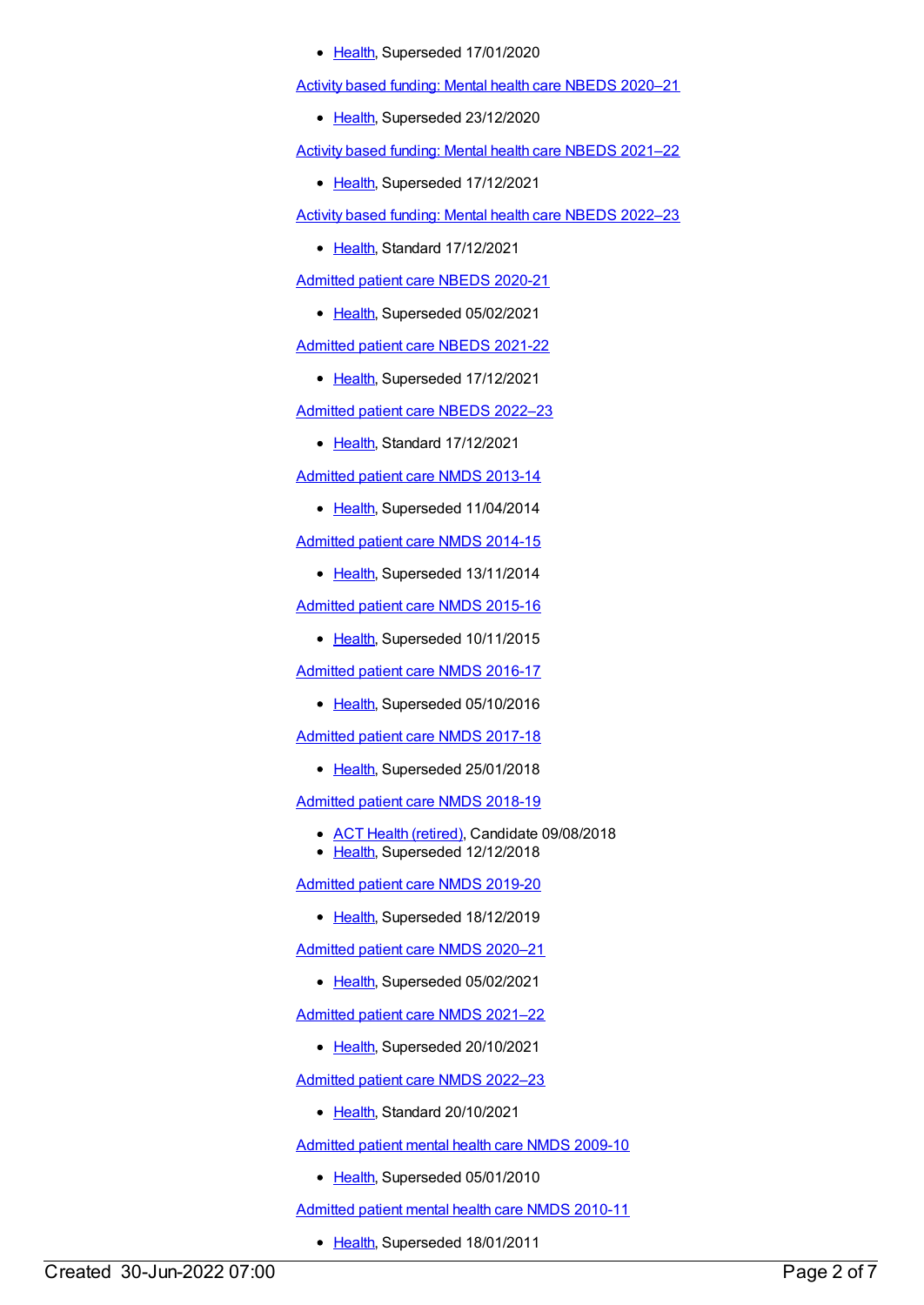[Admitted](https://meteor.aihw.gov.au/content/426872) patient mental health care NMDS 2011-12

• [Health](https://meteor.aihw.gov.au/RegistrationAuthority/12), Superseded 07/12/2011

[Admitted](https://meteor.aihw.gov.au/content/471383) patient mental health care NMDS 2012-13

• [Health](https://meteor.aihw.gov.au/RegistrationAuthority/12), Superseded 02/05/2013

[Admitted](https://meteor.aihw.gov.au/content/504646) patient mental health care NMDS 2013-14

• [Health](https://meteor.aihw.gov.au/RegistrationAuthority/12), Superseded 15/10/2014

[Admitted](https://meteor.aihw.gov.au/content/553164) patient mental health care NMDS 2014-15

• [Health](https://meteor.aihw.gov.au/RegistrationAuthority/12), Superseded 04/02/2015

[Admitted](https://meteor.aihw.gov.au/content/590510) patient mental health care NMDS 2015-16

• [Health](https://meteor.aihw.gov.au/RegistrationAuthority/12), Superseded 19/11/2015

Admitted subacute and [non-acute](https://meteor.aihw.gov.au/content/727327) hospital care NBEDS 2021–22

• [Health](https://meteor.aihw.gov.au/RegistrationAuthority/12), Superseded 20/10/2021

Admitted subacute and [non-acute](https://meteor.aihw.gov.au/content/742177) hospital care NBEDS 2022–23

• [Health](https://meteor.aihw.gov.au/RegistrationAuthority/12), Standard 20/10/2021

Available bed—overnight stay mental health [hospital-in-the-home](https://meteor.aihw.gov.au/content/646853) care, average number of beds N[NNN.N]

- ACT Health [\(retired\)](https://meteor.aihw.gov.au/RegistrationAuthority/9), Candidate 14/08/2018
- [Health](https://meteor.aihw.gov.au/RegistrationAuthority/12), Standard 25/01/2018

Available [bed—residential](https://meteor.aihw.gov.au/content/373647) mental health care

- ACT Health [\(retired\)](https://meteor.aihw.gov.au/RegistrationAuthority/9), Candidate 14/08/2018
- [Health](https://meteor.aihw.gov.au/RegistrationAuthority/12), Standard 03/12/2008

Available [bed—residential](https://meteor.aihw.gov.au/content/373650) mental health care, average number of beds N[NNN.N]

- ACT Health [\(retired\)](https://meteor.aihw.gov.au/RegistrationAuthority/9), Candidate 14/08/2018
- [Health](https://meteor.aihw.gov.au/RegistrationAuthority/12), Superseded 16/01/2020

Available [bed—residential](https://meteor.aihw.gov.au/content/717123) mental health care, average number of beds N[NNN.N]

• [Health](https://meteor.aihw.gov.au/RegistrationAuthority/12), Standard 16/01/2020

[Community](https://meteor.aihw.gov.au/content/549878) mental health care NMDS 2014-15

• [Health](https://meteor.aihw.gov.au/RegistrationAuthority/12), Superseded 13/11/2014

[Community](https://meteor.aihw.gov.au/content/565694) mental health care NMDS 2015-16

• [Health](https://meteor.aihw.gov.au/RegistrationAuthority/12), Superseded 04/09/2015

[Community](https://meteor.aihw.gov.au/content/608534) mental health care NMDS 2016-17

• [Health](https://meteor.aihw.gov.au/RegistrationAuthority/12), Superseded 17/08/2017

[Community](https://meteor.aihw.gov.au/content/645692) mental health care NMDS 2017–18

[Health](https://meteor.aihw.gov.au/RegistrationAuthority/12), Superseded 25/01/2018

[Community](https://meteor.aihw.gov.au/content/677802) mental health care NMDS 2018–19

- ACT Health [\(retired\)](https://meteor.aihw.gov.au/RegistrationAuthority/9), Candidate 09/08/2018
- [Health](https://meteor.aihw.gov.au/RegistrationAuthority/12), Superseded 12/12/2018

[Community](https://meteor.aihw.gov.au/content/699975) mental health care NMDS 2019–20

• [Health](https://meteor.aihw.gov.au/RegistrationAuthority/12), Superseded 16/01/2020

[Community](https://meteor.aihw.gov.au/content/722221) mental health care NMDS 2020–21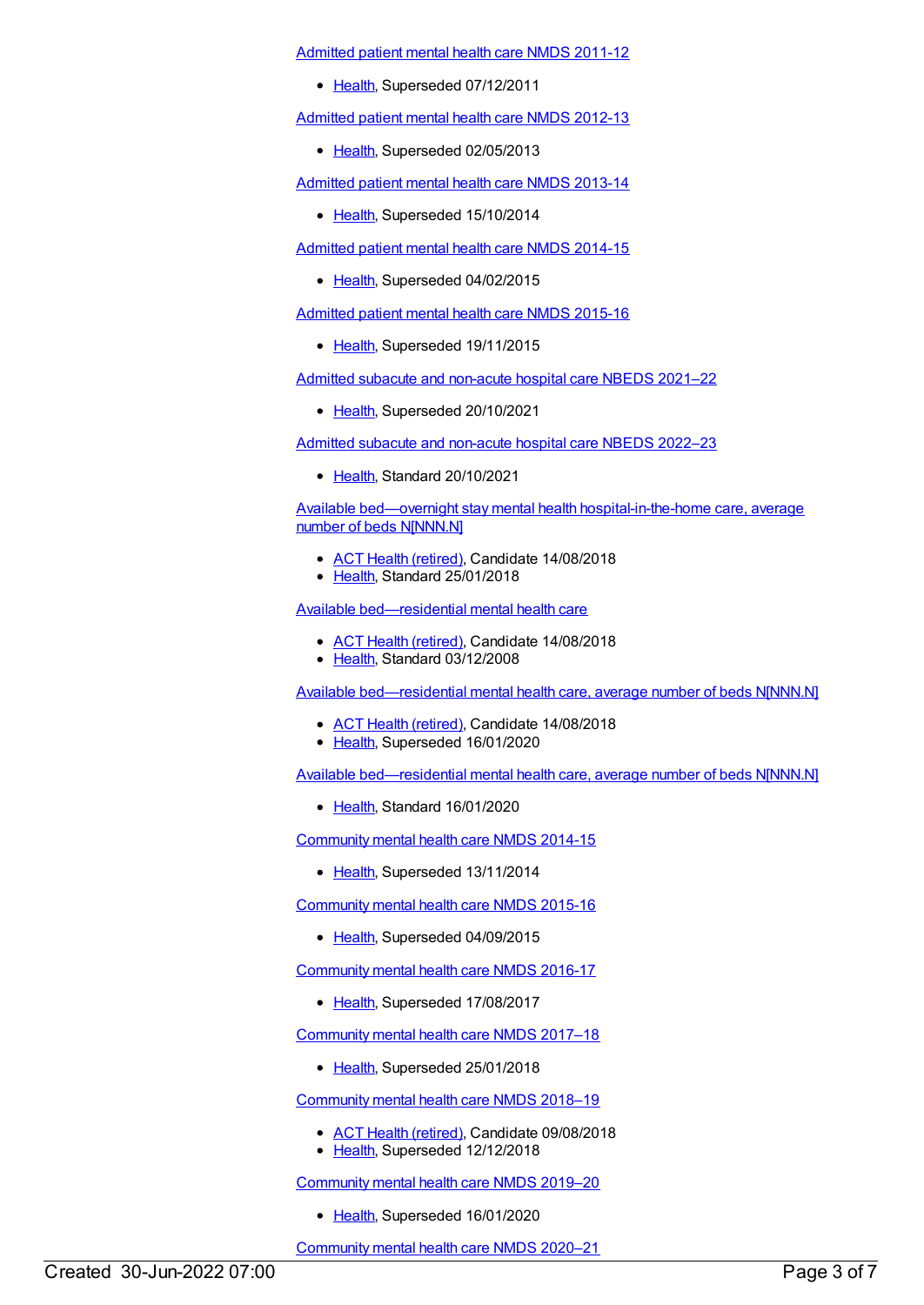• [Health](https://meteor.aihw.gov.au/RegistrationAuthority/12), Superseded 20/01/2021

[Community](https://meteor.aihw.gov.au/content/727348) mental health care NMDS 2021–22

• [Health](https://meteor.aihw.gov.au/RegistrationAuthority/12), Superseded 17/12/2021

[Community](https://meteor.aihw.gov.au/content/742040) mental health care NMDS 2022–23

• [Health](https://meteor.aihw.gov.au/RegistrationAuthority/12), Standard 17/12/2021

Episode of [care—mental](https://meteor.aihw.gov.au/content/270351) health legal status, code N

- [Commonwealth](https://meteor.aihw.gov.au/RegistrationAuthority/10) Department of Health, Recorded 16/07/2015
- [Health](https://meteor.aihw.gov.au/RegistrationAuthority/12), Superseded 07/12/2011

Episode of [care—mental](https://meteor.aihw.gov.au/content/727343) health legal status, code N

[Health](https://meteor.aihw.gov.au/RegistrationAuthority/12), Standard 20/01/2021

Episode of [care—mental](https://meteor.aihw.gov.au/content/459215) health legal status, code N

• [Health](https://meteor.aihw.gov.au/RegistrationAuthority/12), Superseded 07/03/2014

Episode of [care—mental](https://meteor.aihw.gov.au/content/534063) health legal status, code N

- ACT Health [\(retired\)](https://meteor.aihw.gov.au/RegistrationAuthority/9), Candidate 09/08/2018
- [Health](https://meteor.aihw.gov.au/RegistrationAuthority/12), Superseded 18/12/2019
- **[Tasmanian](https://meteor.aihw.gov.au/RegistrationAuthority/15) Health, Superseded 19/06/2020**

Episode of [care—mental](https://meteor.aihw.gov.au/content/722675) health legal status, code N

- [Health](https://meteor.aihw.gov.au/RegistrationAuthority/12), Superseded 20/01/2021
- **[Tasmanian](https://meteor.aihw.gov.au/RegistrationAuthority/15) Health, Standard 19/06/2020**

[Government](https://meteor.aihw.gov.au/content/540601) health expenditure NMDS 2014-

- ACT Health [\(retired\)](https://meteor.aihw.gov.au/RegistrationAuthority/9), Candidate 09/08/2018
- [Health](https://meteor.aihw.gov.au/RegistrationAuthority/12), Standard 04/12/2013

**Health or health related [function](https://meteor.aihw.gov.au/content/352162) code NNN** 

• [Health](https://meteor.aihw.gov.au/RegistrationAuthority/12), Superseded 04/12/2013

**Health or health [related-function](https://meteor.aihw.gov.au/content/533043) code NNN** 

- ACT Health [\(retired\)](https://meteor.aihw.gov.au/RegistrationAuthority/9), Candidate 09/08/2018
- [Health](https://meteor.aihw.gov.au/RegistrationAuthority/12), Standard 04/12/2013

Mental Health Carer [Experience](https://meteor.aihw.gov.au/content/745391) of Service NBEDS

• [Health](https://meteor.aihw.gov.au/RegistrationAuthority/12), Standard 10/06/2022

Mental health consumer [experience](https://meteor.aihw.gov.au/content/701058) of service, 2018

• [Health](https://meteor.aihw.gov.au/RegistrationAuthority/12), Recorded 10/04/2019

Mental health [establishments](https://meteor.aihw.gov.au/content/378611) NMDS 2010-11

• [Health](https://meteor.aihw.gov.au/RegistrationAuthority/12), Superseded 01/12/2010

Mental health [establishments](https://meteor.aihw.gov.au/content/424725) NMDS 2011-12

• [Health](https://meteor.aihw.gov.au/RegistrationAuthority/12), Superseded 07/12/2011

Mental health [establishments](https://meteor.aihw.gov.au/content/468195) NMDS 2012-13

• [Health](https://meteor.aihw.gov.au/RegistrationAuthority/12), Superseded 07/02/2013

Mental health [establishments](https://meteor.aihw.gov.au/content/493652) NMDS 2013-14

• [Health](https://meteor.aihw.gov.au/RegistrationAuthority/12), Superseded 07/03/2014

Mental health [establishments](https://meteor.aihw.gov.au/content/546889) NMDS 2014-15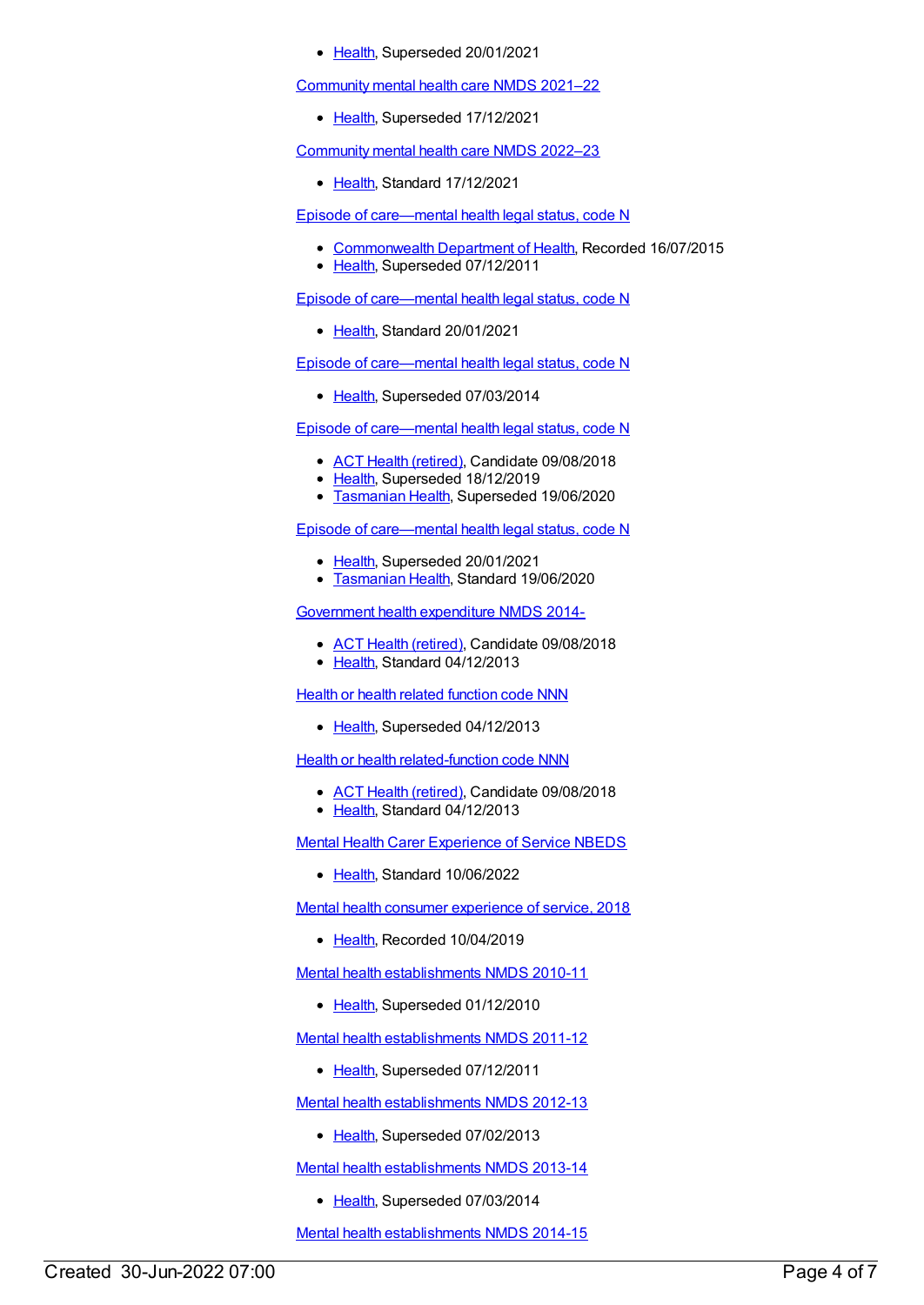## • [Health](https://meteor.aihw.gov.au/RegistrationAuthority/12), Superseded 13/11/2014

Mental health [establishments](https://meteor.aihw.gov.au/content/565661) NMDS 2015-16

• [Health](https://meteor.aihw.gov.au/RegistrationAuthority/12), Superseded 04/09/2015

Mental health [establishments](https://meteor.aihw.gov.au/content/605829) NMDS 2016-17

• [Health](https://meteor.aihw.gov.au/RegistrationAuthority/12), Superseded 17/08/2017

Mental health [establishments](https://meteor.aihw.gov.au/content/645723) NMDS 2017–18

• [Health](https://meteor.aihw.gov.au/RegistrationAuthority/12), Superseded 25/01/2018

Mental health [establishments](https://meteor.aihw.gov.au/content/677892) NMDS 2018–19

- ACT Health [\(retired\)](https://meteor.aihw.gov.au/RegistrationAuthority/9), Candidate 17/08/2018
- [Health](https://meteor.aihw.gov.au/RegistrationAuthority/12), Superseded 12/12/2018

Mental health [establishments](https://meteor.aihw.gov.au/content/707557) NMDS 2019–20

• [Health](https://meteor.aihw.gov.au/RegistrationAuthority/12), Superseded 16/01/2020

Mental health [establishments](https://meteor.aihw.gov.au/content/722168) NMDS 2020–21

• [Health](https://meteor.aihw.gov.au/RegistrationAuthority/12), Superseded 20/01/2021

Mental health [establishments](https://meteor.aihw.gov.au/content/727352) NMDS 2021–22

• [Health](https://meteor.aihw.gov.au/RegistrationAuthority/12), Superseded 17/12/2021

Mental health [establishments](https://meteor.aihw.gov.au/content/742046) NMDS 2022–23

● [Health](https://meteor.aihw.gov.au/RegistrationAuthority/12), Standard 17/12/2021

[Residential](https://meteor.aihw.gov.au/content/373645) mental health care

- ACT Health [\(retired\)](https://meteor.aihw.gov.au/RegistrationAuthority/9), Candidate 14/08/2018
- [Health](https://meteor.aihw.gov.au/RegistrationAuthority/12), Standard 03/12/2008

[Residential](https://meteor.aihw.gov.au/content/386809) mental health care NMDS 2010-11

• [Health](https://meteor.aihw.gov.au/RegistrationAuthority/12), Superseded 21/12/2010

[Residential](https://meteor.aihw.gov.au/content/426754) mental health care NMDS 2011-12

• [Health](https://meteor.aihw.gov.au/RegistrationAuthority/12), Superseded 07/03/2012

[Residential](https://meteor.aihw.gov.au/content/468206) mental health care NMDS 2012-13

• [Health](https://meteor.aihw.gov.au/RegistrationAuthority/12), Superseded 06/09/2013

[Residential](https://meteor.aihw.gov.au/content/539453) mental health care NMDS 2013-14

• [Health](https://meteor.aihw.gov.au/RegistrationAuthority/12), Superseded 07/03/2014

[Residential](https://meteor.aihw.gov.au/content/525052) mental health care NMDS 2014-15

• [Health](https://meteor.aihw.gov.au/RegistrationAuthority/12), Superseded 13/11/2014

[Residential](https://meteor.aihw.gov.au/content/565678) mental health care NMDS 2015-16

• [Health](https://meteor.aihw.gov.au/RegistrationAuthority/12), Superseded 04/09/2015

[Residential](https://meteor.aihw.gov.au/content/608539) mental health care NMDS 2016-17

• [Health](https://meteor.aihw.gov.au/RegistrationAuthority/12), Superseded 17/08/2017

[Residential](https://meteor.aihw.gov.au/content/645718) mental health care NMDS 2017–18

• [Health](https://meteor.aihw.gov.au/RegistrationAuthority/12), Superseded 25/01/2018

[Residential](https://meteor.aihw.gov.au/content/685927) mental health care NMDS 2018–19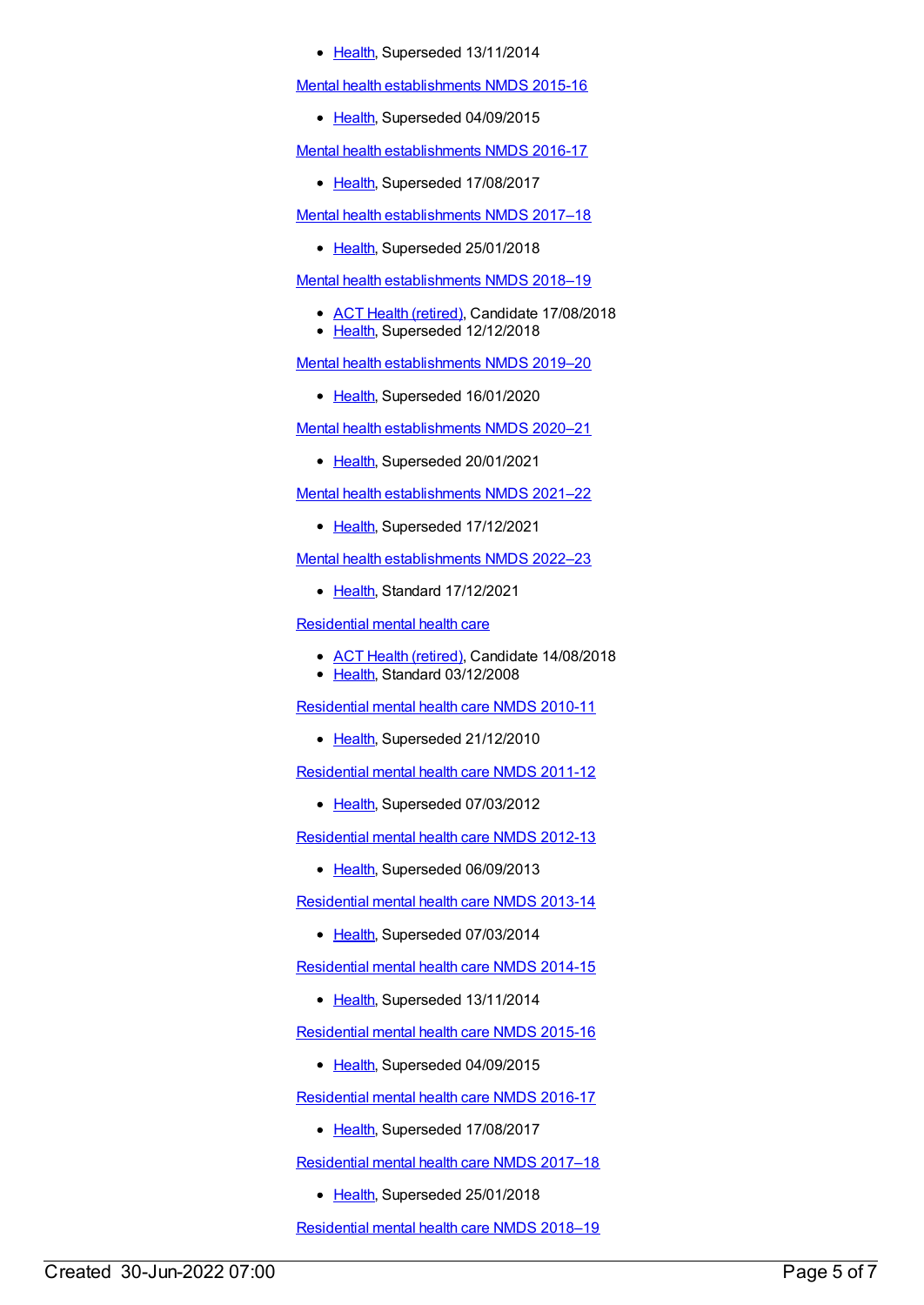## ACT Health [\(retired\)](https://meteor.aihw.gov.au/RegistrationAuthority/9), Candidate 09/08/2018

[Health](https://meteor.aihw.gov.au/RegistrationAuthority/12), Superseded 12/12/2018

[Residential](https://meteor.aihw.gov.au/content/707512) mental health care NMDS 2019–20

• [Health](https://meteor.aihw.gov.au/RegistrationAuthority/12), Superseded 16/01/2020

[Residential](https://meteor.aihw.gov.au/content/722224) mental health care NMDS 2020–21

• [Health](https://meteor.aihw.gov.au/RegistrationAuthority/12), Superseded 20/01/2021

[Residential](https://meteor.aihw.gov.au/content/727354) mental health care NMDS 2021–22

• [Health](https://meteor.aihw.gov.au/RegistrationAuthority/12), Superseded 17/12/2021

[Residential](https://meteor.aihw.gov.au/content/742165) mental health care NMDS 2022–23

[Health](https://meteor.aihw.gov.au/RegistrationAuthority/12), Standard 17/12/2021

Service [provider](https://meteor.aihw.gov.au/content/699127) setting origin code N

- [Health](https://meteor.aihw.gov.au/RegistrationAuthority/12), Superseded 23/12/2020
- [Independent](https://meteor.aihw.gov.au/RegistrationAuthority/3) Hospital Pricing Authority, Incomplete 13/06/2018

Service [provider](https://meteor.aihw.gov.au/content/730820) setting origin code N

• [Health](https://meteor.aihw.gov.au/RegistrationAuthority/12), Standard 23/12/2020

Service [provider](https://meteor.aihw.gov.au/content/747303) setting origin code N

• [Health](https://meteor.aihw.gov.au/RegistrationAuthority/12), Recorded 06/10/2021

Specialised mental health service [organisation—accommodation](https://meteor.aihw.gov.au/content/398477) services grants to non-government organisations, total Australian currency N[N(8)]

• [Health](https://meteor.aihw.gov.au/RegistrationAuthority/12), Standard 01/12/2010

[Specialised](https://meteor.aihw.gov.au/content/288897) mental health service setting code N

• [Health](https://meteor.aihw.gov.au/RegistrationAuthority/12), Superseded 07/02/2013

[Specialised](https://meteor.aihw.gov.au/content/493341) mental health service setting code N

- ACT Health [\(retired\)](https://meteor.aihw.gov.au/RegistrationAuthority/9), Candidate 09/08/2018
- [Health](https://meteor.aihw.gov.au/RegistrationAuthority/12), Standard 07/02/2013

Specialised mental health [service—residential](https://meteor.aihw.gov.au/content/722711) service unit identifier, XXXXXX

• [Health](https://meteor.aihw.gov.au/RegistrationAuthority/12), Standard 16/01/2020

Specialised mental health [service—residential](https://meteor.aihw.gov.au/content/404837) service unit identifier, XXXXXX

- ACT Health [\(retired\)](https://meteor.aihw.gov.au/RegistrationAuthority/9), Candidate 09/08/2018
- [Health](https://meteor.aihw.gov.au/RegistrationAuthority/12), Superseded 16/01/2020
- [Independent](https://meteor.aihw.gov.au/RegistrationAuthority/3) Hospital Pricing Authority, Qualified 23/11/2015

Specialised mental health [service—residential](https://meteor.aihw.gov.au/content/407496) service unit name, text XXX[X(97)]

- ACT Health [\(retired\)](https://meteor.aihw.gov.au/RegistrationAuthority/9), Candidate 09/08/2018
- [Health](https://meteor.aihw.gov.au/RegistrationAuthority/12), Superseded 16/01/2020
- [Independent](https://meteor.aihw.gov.au/RegistrationAuthority/3) Hospital Pricing Authority, Qualified 23/11/2015

Specialised mental health [service—residential](https://meteor.aihw.gov.au/content/722715) service unit name, text XXX[X(97)]

• [Health](https://meteor.aihw.gov.au/RegistrationAuthority/12), Standard 16/01/2020

Staffed [residential](https://meteor.aihw.gov.au/content/721761) services

• [Health](https://meteor.aihw.gov.au/RegistrationAuthority/12), Standard 16/01/2020

Your Experience of Service National Best [Endeavours](https://meteor.aihw.gov.au/content/635068) Data Set

• [Health](https://meteor.aihw.gov.au/RegistrationAuthority/12), Superseded 15/04/2021